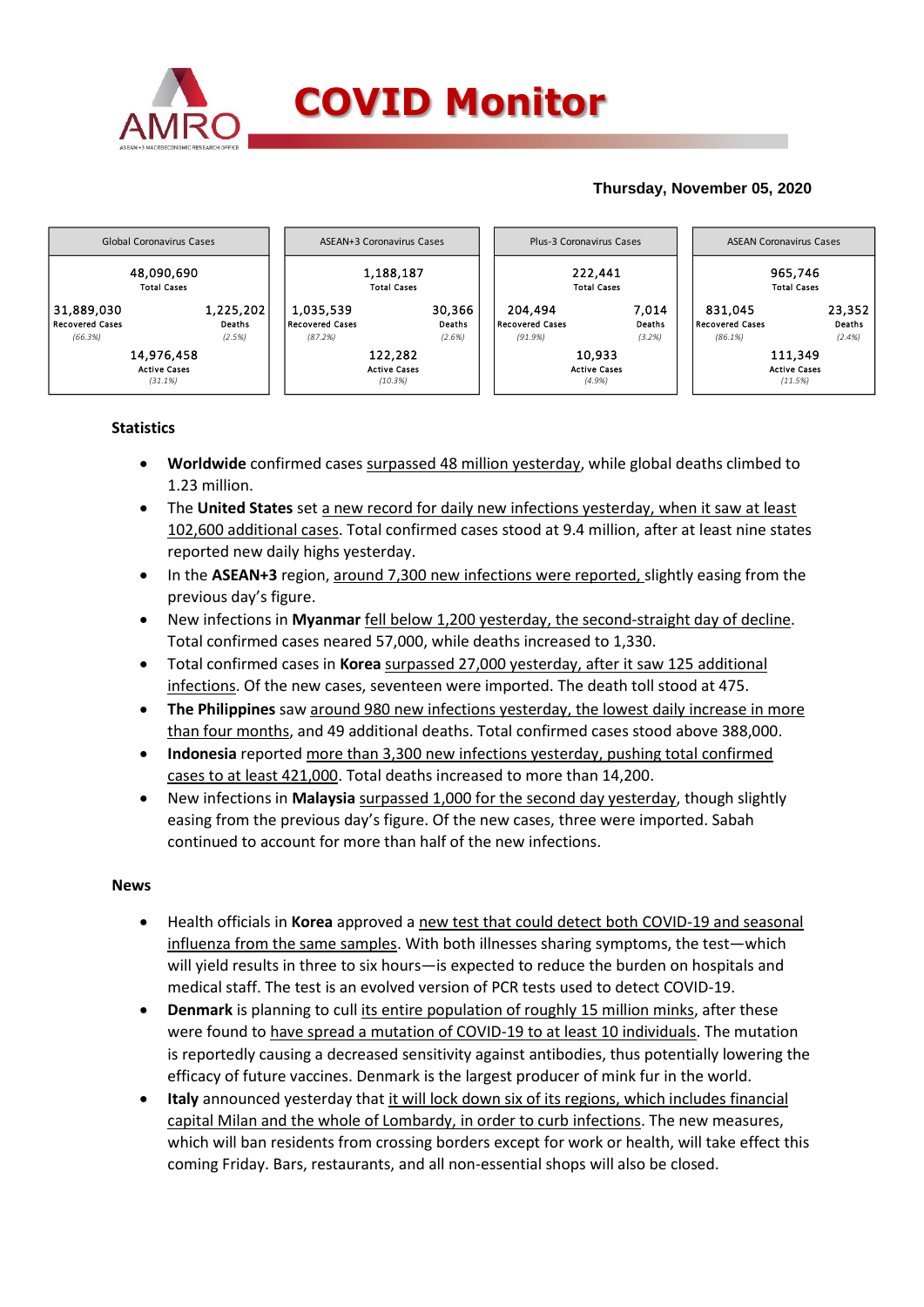

#### Overview of Confirmed COVID-19 Cases

| Economy<br>Cases<br>Population<br>Cases<br>per 1M Pop.<br>$(7-day avg)^1$<br>Cases<br>Cases<br><b>Deaths</b><br><b>Deaths</b><br><b>Rate (%)</b><br><b>Rate (%)</b><br>Recovered<br>Cases<br>48,090,690<br>685,295<br>1,225,202<br>Global<br>239,265<br>1.4<br>11,467<br>2.5<br>31,889,030<br>66.3<br>14,976,458<br>ASEAN+3<br>1,188,187<br>7,289<br>$-744$<br>0.6<br>30,366<br>200<br>2.6<br>1,035,539<br>87.2<br>122,282<br>222,441<br>775<br>$-247$<br>0.3<br>7,014<br>$\overline{7}$<br>204,494<br>91.9<br>10,933<br>Plus-3<br>3.2<br>965,746<br>6,514<br>$-497$<br>0.7<br>23,352<br>193<br>831,045<br>111,349<br>ASEAN<br>2.4<br>86.1<br>28<br>$11\,$<br>0.0<br>China<br>86,115<br>61<br>0.0<br>4,634<br>$\mathbf 0$<br>81,077<br>94.1<br>404<br>5.4<br>$-6$<br>Hong Kong, China<br>5,348<br>700<br>3<br>0.4<br>0.1<br>106<br>$\mathbf{1}$<br>5,118<br>95.7<br>124<br>2.0<br>4.9<br>$-259$<br>5<br>103,928<br>619<br>0.6<br>1,799<br>1.7<br>93,564<br>90.0<br>8,565<br>826<br>Japan<br>0.5<br>27,050<br>520<br>125<br>2.4<br>$\overline{7}$<br>475<br>1.8<br>24,735<br>1,840<br>$\mathbf{1}$<br>91.4<br>Korea<br>12.4<br>421,731<br>1,563<br>3,356<br>383<br>0.8<br>14,259<br>113<br>353,282<br>54,190<br>Indonesia<br>3.4<br>83.8<br>35,425<br>1,032<br>31.1<br>$-22$<br>8<br>0.8<br>10,339<br>Malaysia<br>1,066<br>3.0<br>271<br>24,815<br>70.0<br>388,137<br>976<br>8.9<br>$-785$<br>0.3<br>49<br>3,527<br>7,367<br>1.9<br>349,091<br>89.9<br>31,679<br>Philippines<br>58,036<br>$\overline{7}$<br>$1.2$<br>$-2$<br>0.0<br>28<br>$\mathbf 0$<br>57,938<br>70<br>10,178<br>0.0<br>99.8<br>Singapore<br>56<br>6<br>0.1<br>$\mathbf 0$<br>128<br>3,810<br>0.2<br>59<br>1.5<br>3,623<br>95.1<br>Thailand<br>$-1$<br>$\mathbf 0$<br>$\overline{2}$<br>148<br>328<br>$\mathbf 0$<br>0.0<br>0.0<br>$\overline{3}$<br>$\mathbf 0$<br>Brunei Darussalam<br>2.0<br>143<br>96.6<br>$\mathsf 0$<br>0<br>9<br>292<br>17<br>0.0<br>0.0<br>0<br>0.0<br>96.9<br>Cambodia<br>0<br>283<br>$\overline{3}$<br>$\pmb{0}$<br>Lao PDR<br>24<br>0.0<br>0.0<br>$\mathbf 0$<br>$\Omega$<br>0.0<br>23<br>$\mathbf{1}$<br>$\Omega$<br>95.8<br>$-61$<br>1330<br>23<br>2.3<br>40778<br>14,832<br>56,940<br>1,067<br>1,136<br>21.3<br>2.0<br>71.6<br>Myanmar<br>-9<br>99<br>1,203<br>12<br>0.0<br>0.1<br>35<br>$\Omega$<br>2.9<br>88.9<br>$\mathbf{1}$<br>1,069<br>Vietnam<br>468,213<br>40,654<br>15,672<br>1,360.8<br>10,486<br>3.5<br>12,331<br>205<br>2.6<br>Belgium<br>44,375<br>1,547,831<br>23,815<br>86,440<br>1,330.0<br>5.9<br>38,370<br>1,229<br>2.5<br>France<br>23,947<br>608,611<br>7,335<br>31,480<br>379.4<br>5.5<br>10,949<br>232<br>1.8<br>384,012<br>63.1<br>213,650<br>Germany<br>790,377<br>507.2<br>2,307<br>352<br>307,378<br>38.9<br>443,235<br>13,122<br>30,548<br>4.0<br>39,764<br>5.0<br>Italy<br>390,120<br>22,575<br>14,230<br>823.4<br>6,487<br>7,748<br>172<br>Netherlands<br>3.8<br>2.0<br>$\sim$<br>÷ | cases $(%)^2$<br>68.9<br>68.8<br>89.7<br>88.9<br>99.5<br>97.7<br>91.8<br>93.2<br>87.2<br>70.8<br>91.8<br>99.9 |
|-----------------------------------------------------------------------------------------------------------------------------------------------------------------------------------------------------------------------------------------------------------------------------------------------------------------------------------------------------------------------------------------------------------------------------------------------------------------------------------------------------------------------------------------------------------------------------------------------------------------------------------------------------------------------------------------------------------------------------------------------------------------------------------------------------------------------------------------------------------------------------------------------------------------------------------------------------------------------------------------------------------------------------------------------------------------------------------------------------------------------------------------------------------------------------------------------------------------------------------------------------------------------------------------------------------------------------------------------------------------------------------------------------------------------------------------------------------------------------------------------------------------------------------------------------------------------------------------------------------------------------------------------------------------------------------------------------------------------------------------------------------------------------------------------------------------------------------------------------------------------------------------------------------------------------------------------------------------------------------------------------------------------------------------------------------------------------------------------------------------------------------------------------------------------------------------------------------------------------------------------------------------------------------------------------------------------------------------------------------------------------------------------------------------------------------------------------------------------------------------------------------------------------------------------------------------------------------------------------------------------------------------------------------------------------------------------------------------------------------------------------------------------------------------------------------------------------------------------------------------------------------------------------------------|---------------------------------------------------------------------------------------------------------------|
|                                                                                                                                                                                                                                                                                                                                                                                                                                                                                                                                                                                                                                                                                                                                                                                                                                                                                                                                                                                                                                                                                                                                                                                                                                                                                                                                                                                                                                                                                                                                                                                                                                                                                                                                                                                                                                                                                                                                                                                                                                                                                                                                                                                                                                                                                                                                                                                                                                                                                                                                                                                                                                                                                                                                                                                                                                                                                                                 |                                                                                                               |
|                                                                                                                                                                                                                                                                                                                                                                                                                                                                                                                                                                                                                                                                                                                                                                                                                                                                                                                                                                                                                                                                                                                                                                                                                                                                                                                                                                                                                                                                                                                                                                                                                                                                                                                                                                                                                                                                                                                                                                                                                                                                                                                                                                                                                                                                                                                                                                                                                                                                                                                                                                                                                                                                                                                                                                                                                                                                                                                 |                                                                                                               |
|                                                                                                                                                                                                                                                                                                                                                                                                                                                                                                                                                                                                                                                                                                                                                                                                                                                                                                                                                                                                                                                                                                                                                                                                                                                                                                                                                                                                                                                                                                                                                                                                                                                                                                                                                                                                                                                                                                                                                                                                                                                                                                                                                                                                                                                                                                                                                                                                                                                                                                                                                                                                                                                                                                                                                                                                                                                                                                                 |                                                                                                               |
|                                                                                                                                                                                                                                                                                                                                                                                                                                                                                                                                                                                                                                                                                                                                                                                                                                                                                                                                                                                                                                                                                                                                                                                                                                                                                                                                                                                                                                                                                                                                                                                                                                                                                                                                                                                                                                                                                                                                                                                                                                                                                                                                                                                                                                                                                                                                                                                                                                                                                                                                                                                                                                                                                                                                                                                                                                                                                                                 |                                                                                                               |
|                                                                                                                                                                                                                                                                                                                                                                                                                                                                                                                                                                                                                                                                                                                                                                                                                                                                                                                                                                                                                                                                                                                                                                                                                                                                                                                                                                                                                                                                                                                                                                                                                                                                                                                                                                                                                                                                                                                                                                                                                                                                                                                                                                                                                                                                                                                                                                                                                                                                                                                                                                                                                                                                                                                                                                                                                                                                                                                 |                                                                                                               |
|                                                                                                                                                                                                                                                                                                                                                                                                                                                                                                                                                                                                                                                                                                                                                                                                                                                                                                                                                                                                                                                                                                                                                                                                                                                                                                                                                                                                                                                                                                                                                                                                                                                                                                                                                                                                                                                                                                                                                                                                                                                                                                                                                                                                                                                                                                                                                                                                                                                                                                                                                                                                                                                                                                                                                                                                                                                                                                                 |                                                                                                               |
|                                                                                                                                                                                                                                                                                                                                                                                                                                                                                                                                                                                                                                                                                                                                                                                                                                                                                                                                                                                                                                                                                                                                                                                                                                                                                                                                                                                                                                                                                                                                                                                                                                                                                                                                                                                                                                                                                                                                                                                                                                                                                                                                                                                                                                                                                                                                                                                                                                                                                                                                                                                                                                                                                                                                                                                                                                                                                                                 |                                                                                                               |
|                                                                                                                                                                                                                                                                                                                                                                                                                                                                                                                                                                                                                                                                                                                                                                                                                                                                                                                                                                                                                                                                                                                                                                                                                                                                                                                                                                                                                                                                                                                                                                                                                                                                                                                                                                                                                                                                                                                                                                                                                                                                                                                                                                                                                                                                                                                                                                                                                                                                                                                                                                                                                                                                                                                                                                                                                                                                                                                 |                                                                                                               |
|                                                                                                                                                                                                                                                                                                                                                                                                                                                                                                                                                                                                                                                                                                                                                                                                                                                                                                                                                                                                                                                                                                                                                                                                                                                                                                                                                                                                                                                                                                                                                                                                                                                                                                                                                                                                                                                                                                                                                                                                                                                                                                                                                                                                                                                                                                                                                                                                                                                                                                                                                                                                                                                                                                                                                                                                                                                                                                                 |                                                                                                               |
|                                                                                                                                                                                                                                                                                                                                                                                                                                                                                                                                                                                                                                                                                                                                                                                                                                                                                                                                                                                                                                                                                                                                                                                                                                                                                                                                                                                                                                                                                                                                                                                                                                                                                                                                                                                                                                                                                                                                                                                                                                                                                                                                                                                                                                                                                                                                                                                                                                                                                                                                                                                                                                                                                                                                                                                                                                                                                                                 |                                                                                                               |
|                                                                                                                                                                                                                                                                                                                                                                                                                                                                                                                                                                                                                                                                                                                                                                                                                                                                                                                                                                                                                                                                                                                                                                                                                                                                                                                                                                                                                                                                                                                                                                                                                                                                                                                                                                                                                                                                                                                                                                                                                                                                                                                                                                                                                                                                                                                                                                                                                                                                                                                                                                                                                                                                                                                                                                                                                                                                                                                 |                                                                                                               |
|                                                                                                                                                                                                                                                                                                                                                                                                                                                                                                                                                                                                                                                                                                                                                                                                                                                                                                                                                                                                                                                                                                                                                                                                                                                                                                                                                                                                                                                                                                                                                                                                                                                                                                                                                                                                                                                                                                                                                                                                                                                                                                                                                                                                                                                                                                                                                                                                                                                                                                                                                                                                                                                                                                                                                                                                                                                                                                                 |                                                                                                               |
|                                                                                                                                                                                                                                                                                                                                                                                                                                                                                                                                                                                                                                                                                                                                                                                                                                                                                                                                                                                                                                                                                                                                                                                                                                                                                                                                                                                                                                                                                                                                                                                                                                                                                                                                                                                                                                                                                                                                                                                                                                                                                                                                                                                                                                                                                                                                                                                                                                                                                                                                                                                                                                                                                                                                                                                                                                                                                                                 |                                                                                                               |
|                                                                                                                                                                                                                                                                                                                                                                                                                                                                                                                                                                                                                                                                                                                                                                                                                                                                                                                                                                                                                                                                                                                                                                                                                                                                                                                                                                                                                                                                                                                                                                                                                                                                                                                                                                                                                                                                                                                                                                                                                                                                                                                                                                                                                                                                                                                                                                                                                                                                                                                                                                                                                                                                                                                                                                                                                                                                                                                 |                                                                                                               |
|                                                                                                                                                                                                                                                                                                                                                                                                                                                                                                                                                                                                                                                                                                                                                                                                                                                                                                                                                                                                                                                                                                                                                                                                                                                                                                                                                                                                                                                                                                                                                                                                                                                                                                                                                                                                                                                                                                                                                                                                                                                                                                                                                                                                                                                                                                                                                                                                                                                                                                                                                                                                                                                                                                                                                                                                                                                                                                                 |                                                                                                               |
|                                                                                                                                                                                                                                                                                                                                                                                                                                                                                                                                                                                                                                                                                                                                                                                                                                                                                                                                                                                                                                                                                                                                                                                                                                                                                                                                                                                                                                                                                                                                                                                                                                                                                                                                                                                                                                                                                                                                                                                                                                                                                                                                                                                                                                                                                                                                                                                                                                                                                                                                                                                                                                                                                                                                                                                                                                                                                                                 | 96.6                                                                                                          |
|                                                                                                                                                                                                                                                                                                                                                                                                                                                                                                                                                                                                                                                                                                                                                                                                                                                                                                                                                                                                                                                                                                                                                                                                                                                                                                                                                                                                                                                                                                                                                                                                                                                                                                                                                                                                                                                                                                                                                                                                                                                                                                                                                                                                                                                                                                                                                                                                                                                                                                                                                                                                                                                                                                                                                                                                                                                                                                                 |                                                                                                               |
|                                                                                                                                                                                                                                                                                                                                                                                                                                                                                                                                                                                                                                                                                                                                                                                                                                                                                                                                                                                                                                                                                                                                                                                                                                                                                                                                                                                                                                                                                                                                                                                                                                                                                                                                                                                                                                                                                                                                                                                                                                                                                                                                                                                                                                                                                                                                                                                                                                                                                                                                                                                                                                                                                                                                                                                                                                                                                                                 | 98.6                                                                                                          |
|                                                                                                                                                                                                                                                                                                                                                                                                                                                                                                                                                                                                                                                                                                                                                                                                                                                                                                                                                                                                                                                                                                                                                                                                                                                                                                                                                                                                                                                                                                                                                                                                                                                                                                                                                                                                                                                                                                                                                                                                                                                                                                                                                                                                                                                                                                                                                                                                                                                                                                                                                                                                                                                                                                                                                                                                                                                                                                                 | 96.9                                                                                                          |
|                                                                                                                                                                                                                                                                                                                                                                                                                                                                                                                                                                                                                                                                                                                                                                                                                                                                                                                                                                                                                                                                                                                                                                                                                                                                                                                                                                                                                                                                                                                                                                                                                                                                                                                                                                                                                                                                                                                                                                                                                                                                                                                                                                                                                                                                                                                                                                                                                                                                                                                                                                                                                                                                                                                                                                                                                                                                                                                 | 95.8                                                                                                          |
|                                                                                                                                                                                                                                                                                                                                                                                                                                                                                                                                                                                                                                                                                                                                                                                                                                                                                                                                                                                                                                                                                                                                                                                                                                                                                                                                                                                                                                                                                                                                                                                                                                                                                                                                                                                                                                                                                                                                                                                                                                                                                                                                                                                                                                                                                                                                                                                                                                                                                                                                                                                                                                                                                                                                                                                                                                                                                                                 | 74.0                                                                                                          |
|                                                                                                                                                                                                                                                                                                                                                                                                                                                                                                                                                                                                                                                                                                                                                                                                                                                                                                                                                                                                                                                                                                                                                                                                                                                                                                                                                                                                                                                                                                                                                                                                                                                                                                                                                                                                                                                                                                                                                                                                                                                                                                                                                                                                                                                                                                                                                                                                                                                                                                                                                                                                                                                                                                                                                                                                                                                                                                                 | 91.8                                                                                                          |
|                                                                                                                                                                                                                                                                                                                                                                                                                                                                                                                                                                                                                                                                                                                                                                                                                                                                                                                                                                                                                                                                                                                                                                                                                                                                                                                                                                                                                                                                                                                                                                                                                                                                                                                                                                                                                                                                                                                                                                                                                                                                                                                                                                                                                                                                                                                                                                                                                                                                                                                                                                                                                                                                                                                                                                                                                                                                                                                 |                                                                                                               |
|                                                                                                                                                                                                                                                                                                                                                                                                                                                                                                                                                                                                                                                                                                                                                                                                                                                                                                                                                                                                                                                                                                                                                                                                                                                                                                                                                                                                                                                                                                                                                                                                                                                                                                                                                                                                                                                                                                                                                                                                                                                                                                                                                                                                                                                                                                                                                                                                                                                                                                                                                                                                                                                                                                                                                                                                                                                                                                                 |                                                                                                               |
|                                                                                                                                                                                                                                                                                                                                                                                                                                                                                                                                                                                                                                                                                                                                                                                                                                                                                                                                                                                                                                                                                                                                                                                                                                                                                                                                                                                                                                                                                                                                                                                                                                                                                                                                                                                                                                                                                                                                                                                                                                                                                                                                                                                                                                                                                                                                                                                                                                                                                                                                                                                                                                                                                                                                                                                                                                                                                                                 | 64.9                                                                                                          |
|                                                                                                                                                                                                                                                                                                                                                                                                                                                                                                                                                                                                                                                                                                                                                                                                                                                                                                                                                                                                                                                                                                                                                                                                                                                                                                                                                                                                                                                                                                                                                                                                                                                                                                                                                                                                                                                                                                                                                                                                                                                                                                                                                                                                                                                                                                                                                                                                                                                                                                                                                                                                                                                                                                                                                                                                                                                                                                                 | 43.9                                                                                                          |
|                                                                                                                                                                                                                                                                                                                                                                                                                                                                                                                                                                                                                                                                                                                                                                                                                                                                                                                                                                                                                                                                                                                                                                                                                                                                                                                                                                                                                                                                                                                                                                                                                                                                                                                                                                                                                                                                                                                                                                                                                                                                                                                                                                                                                                                                                                                                                                                                                                                                                                                                                                                                                                                                                                                                                                                                                                                                                                                 | $\sim$                                                                                                        |
| 1,284,408<br>27,406<br>25,042<br>534.3<br>6,373<br>2.0<br>38,118<br>1,623<br>150,376<br>11.7<br>53,521<br>3.0<br>Spain                                                                                                                                                                                                                                                                                                                                                                                                                                                                                                                                                                                                                                                                                                                                                                                                                                                                                                                                                                                                                                                                                                                                                                                                                                                                                                                                                                                                                                                                                                                                                                                                                                                                                                                                                                                                                                                                                                                                                                                                                                                                                                                                                                                                                                                                                                                                                                                                                                                                                                                                                                                                                                                                                                                                                                                          | 95.8                                                                                                          |
| 5.5<br>192,376<br>22,248<br>10,073<br>1,164.9<br>3,947<br>2,555<br>84<br>1.3<br>87,100<br>45.3<br>102,721<br>Switzerland                                                                                                                                                                                                                                                                                                                                                                                                                                                                                                                                                                                                                                                                                                                                                                                                                                                                                                                                                                                                                                                                                                                                                                                                                                                                                                                                                                                                                                                                                                                                                                                                                                                                                                                                                                                                                                                                                                                                                                                                                                                                                                                                                                                                                                                                                                                                                                                                                                                                                                                                                                                                                                                                                                                                                                                        | 46.6                                                                                                          |
| United Kingdom<br>16,390<br>422.6<br>8,405<br>2.6<br>47,832<br>582<br>4.3<br>1,102,305<br>28,423<br>$\sim$<br>٠                                                                                                                                                                                                                                                                                                                                                                                                                                                                                                                                                                                                                                                                                                                                                                                                                                                                                                                                                                                                                                                                                                                                                                                                                                                                                                                                                                                                                                                                                                                                                                                                                                                                                                                                                                                                                                                                                                                                                                                                                                                                                                                                                                                                                                                                                                                                                                                                                                                                                                                                                                                                                                                                                                                                                                                                 | $\sim$                                                                                                        |
|                                                                                                                                                                                                                                                                                                                                                                                                                                                                                                                                                                                                                                                                                                                                                                                                                                                                                                                                                                                                                                                                                                                                                                                                                                                                                                                                                                                                                                                                                                                                                                                                                                                                                                                                                                                                                                                                                                                                                                                                                                                                                                                                                                                                                                                                                                                                                                                                                                                                                                                                                                                                                                                                                                                                                                                                                                                                                                                 |                                                                                                               |
| 113.4<br>12,133<br>5,590,025<br>23,976<br>0.4<br>2.9<br>Brazil<br>26,446<br>161,106<br>610<br>5,078,162<br>90.8<br>350,757                                                                                                                                                                                                                                                                                                                                                                                                                                                                                                                                                                                                                                                                                                                                                                                                                                                                                                                                                                                                                                                                                                                                                                                                                                                                                                                                                                                                                                                                                                                                                                                                                                                                                                                                                                                                                                                                                                                                                                                                                                                                                                                                                                                                                                                                                                                                                                                                                                                                                                                                                                                                                                                                                                                                                                                      | 93.7                                                                                                          |
| 250,698<br>2,782<br>73.6<br>$-1,956$<br>208,815<br>31,498<br>6,630<br>10,385<br>51<br>4.1<br>83.3<br>Canada<br>1.1                                                                                                                                                                                                                                                                                                                                                                                                                                                                                                                                                                                                                                                                                                                                                                                                                                                                                                                                                                                                                                                                                                                                                                                                                                                                                                                                                                                                                                                                                                                                                                                                                                                                                                                                                                                                                                                                                                                                                                                                                                                                                                                                                                                                                                                                                                                                                                                                                                                                                                                                                                                                                                                                                                                                                                                              | 87.4                                                                                                          |
| 1,205,928<br>10,652<br>233.8<br>$-1,493$<br>0.9<br>26,474<br>32,520<br>468<br>2.7<br>1,017,647<br>84.4<br>155,761<br>Argentina                                                                                                                                                                                                                                                                                                                                                                                                                                                                                                                                                                                                                                                                                                                                                                                                                                                                                                                                                                                                                                                                                                                                                                                                                                                                                                                                                                                                                                                                                                                                                                                                                                                                                                                                                                                                                                                                                                                                                                                                                                                                                                                                                                                                                                                                                                                                                                                                                                                                                                                                                                                                                                                                                                                                                                                  | 87.1                                                                                                          |
| $-25$<br>804,887<br>943,630<br>5,225<br>41.1<br>0.6<br>93,228<br>635<br>9.9<br>85.3<br>45,515<br>Mexico<br>7,425                                                                                                                                                                                                                                                                                                                                                                                                                                                                                                                                                                                                                                                                                                                                                                                                                                                                                                                                                                                                                                                                                                                                                                                                                                                                                                                                                                                                                                                                                                                                                                                                                                                                                                                                                                                                                                                                                                                                                                                                                                                                                                                                                                                                                                                                                                                                                                                                                                                                                                                                                                                                                                                                                                                                                                                                | 95.2                                                                                                          |
| 911,787<br>9,284<br>9,284<br>195<br>832,929<br>27,778<br>282.8<br>1.0<br>34,671<br>3.8<br>91.4<br>44,187<br>Peru                                                                                                                                                                                                                                                                                                                                                                                                                                                                                                                                                                                                                                                                                                                                                                                                                                                                                                                                                                                                                                                                                                                                                                                                                                                                                                                                                                                                                                                                                                                                                                                                                                                                                                                                                                                                                                                                                                                                                                                                                                                                                                                                                                                                                                                                                                                                                                                                                                                                                                                                                                                                                                                                                                                                                                                                | 95.2                                                                                                          |
| 310.1<br>12,071<br>232,759<br>2.5<br>3,743,527<br>39.8<br><b>United States</b><br>9,410,041<br>28,425<br>102,660<br>1.1<br>1,085<br>5,433,755                                                                                                                                                                                                                                                                                                                                                                                                                                                                                                                                                                                                                                                                                                                                                                                                                                                                                                                                                                                                                                                                                                                                                                                                                                                                                                                                                                                                                                                                                                                                                                                                                                                                                                                                                                                                                                                                                                                                                                                                                                                                                                                                                                                                                                                                                                                                                                                                                                                                                                                                                                                                                                                                                                                                                                   | 42.3                                                                                                          |
|                                                                                                                                                                                                                                                                                                                                                                                                                                                                                                                                                                                                                                                                                                                                                                                                                                                                                                                                                                                                                                                                                                                                                                                                                                                                                                                                                                                                                                                                                                                                                                                                                                                                                                                                                                                                                                                                                                                                                                                                                                                                                                                                                                                                                                                                                                                                                                                                                                                                                                                                                                                                                                                                                                                                                                                                                                                                                                                 |                                                                                                               |
| 0.3<br>27,630<br>1,064<br>8<br>$-4$<br>0.0<br>907<br>$\mathbf 0$<br>25,418<br>92.0<br>1,305<br>Australia<br>3.3                                                                                                                                                                                                                                                                                                                                                                                                                                                                                                                                                                                                                                                                                                                                                                                                                                                                                                                                                                                                                                                                                                                                                                                                                                                                                                                                                                                                                                                                                                                                                                                                                                                                                                                                                                                                                                                                                                                                                                                                                                                                                                                                                                                                                                                                                                                                                                                                                                                                                                                                                                                                                                                                                                                                                                                                 |                                                                                                               |
| 8,364,086<br>36.7<br>3,957<br>6,107<br>50,210<br>0.6<br>124,315<br>704<br>1.5<br>7,711,809<br>92.2<br>527,962<br>India                                                                                                                                                                                                                                                                                                                                                                                                                                                                                                                                                                                                                                                                                                                                                                                                                                                                                                                                                                                                                                                                                                                                                                                                                                                                                                                                                                                                                                                                                                                                                                                                                                                                                                                                                                                                                                                                                                                                                                                                                                                                                                                                                                                                                                                                                                                                                                                                                                                                                                                                                                                                                                                                                                                                                                                          | 95.3                                                                                                          |
| $-480$<br>646,164<br>7,679<br>8,452<br>100.4<br>1.3<br>419<br>500,400<br>77.4<br>109,185<br>36,579<br>5.7<br>Iran                                                                                                                                                                                                                                                                                                                                                                                                                                                                                                                                                                                                                                                                                                                                                                                                                                                                                                                                                                                                                                                                                                                                                                                                                                                                                                                                                                                                                                                                                                                                                                                                                                                                                                                                                                                                                                                                                                                                                                                                                                                                                                                                                                                                                                                                                                                                                                                                                                                                                                                                                                                                                                                                                                                                                                                               | 93.7                                                                                                          |
| 1,052<br>1,680,579<br>19,483<br>132.9<br>1.2<br>28,996<br>385<br>1,259,194<br>74.9<br>392,389<br>11,462<br>1.7<br>Russia                                                                                                                                                                                                                                                                                                                                                                                                                                                                                                                                                                                                                                                                                                                                                                                                                                                                                                                                                                                                                                                                                                                                                                                                                                                                                                                                                                                                                                                                                                                                                                                                                                                                                                                                                                                                                                                                                                                                                                                                                                                                                                                                                                                                                                                                                                                                                                                                                                                                                                                                                                                                                                                                                                                                                                                        | 83.1                                                                                                          |
| 12.3<br>$-47$<br>335,594<br>348,936<br>10,037<br>426<br>0.1<br>5,471<br>15<br>96.2<br>7,871<br>Saudi Arabia<br>1.6                                                                                                                                                                                                                                                                                                                                                                                                                                                                                                                                                                                                                                                                                                                                                                                                                                                                                                                                                                                                                                                                                                                                                                                                                                                                                                                                                                                                                                                                                                                                                                                                                                                                                                                                                                                                                                                                                                                                                                                                                                                                                                                                                                                                                                                                                                                                                                                                                                                                                                                                                                                                                                                                                                                                                                                              | 76.7                                                                                                          |
| 0.2<br>12,233<br>1,712<br>28.7<br>471<br>19,585<br>46<br>2.7<br>660,185<br>90.4<br>50,778<br>South Africa<br>730,548                                                                                                                                                                                                                                                                                                                                                                                                                                                                                                                                                                                                                                                                                                                                                                                                                                                                                                                                                                                                                                                                                                                                                                                                                                                                                                                                                                                                                                                                                                                                                                                                                                                                                                                                                                                                                                                                                                                                                                                                                                                                                                                                                                                                                                                                                                                                                                                                                                                                                                                                                                                                                                                                                                                                                                                            | 97.7                                                                                                          |

Data as of 4/11/2020

Source: Haver Analytics, sourced from Johns Hopkins University; AMRO staff calculations.<br>Notes: New cases since previous day. ∆% refers to percentage change since previous day. Fatality rate measured as deaths per confirm

2/ Resolved cases (i.e. non-active cases) to total cases; serves as a proxy for the stage of the cycle.